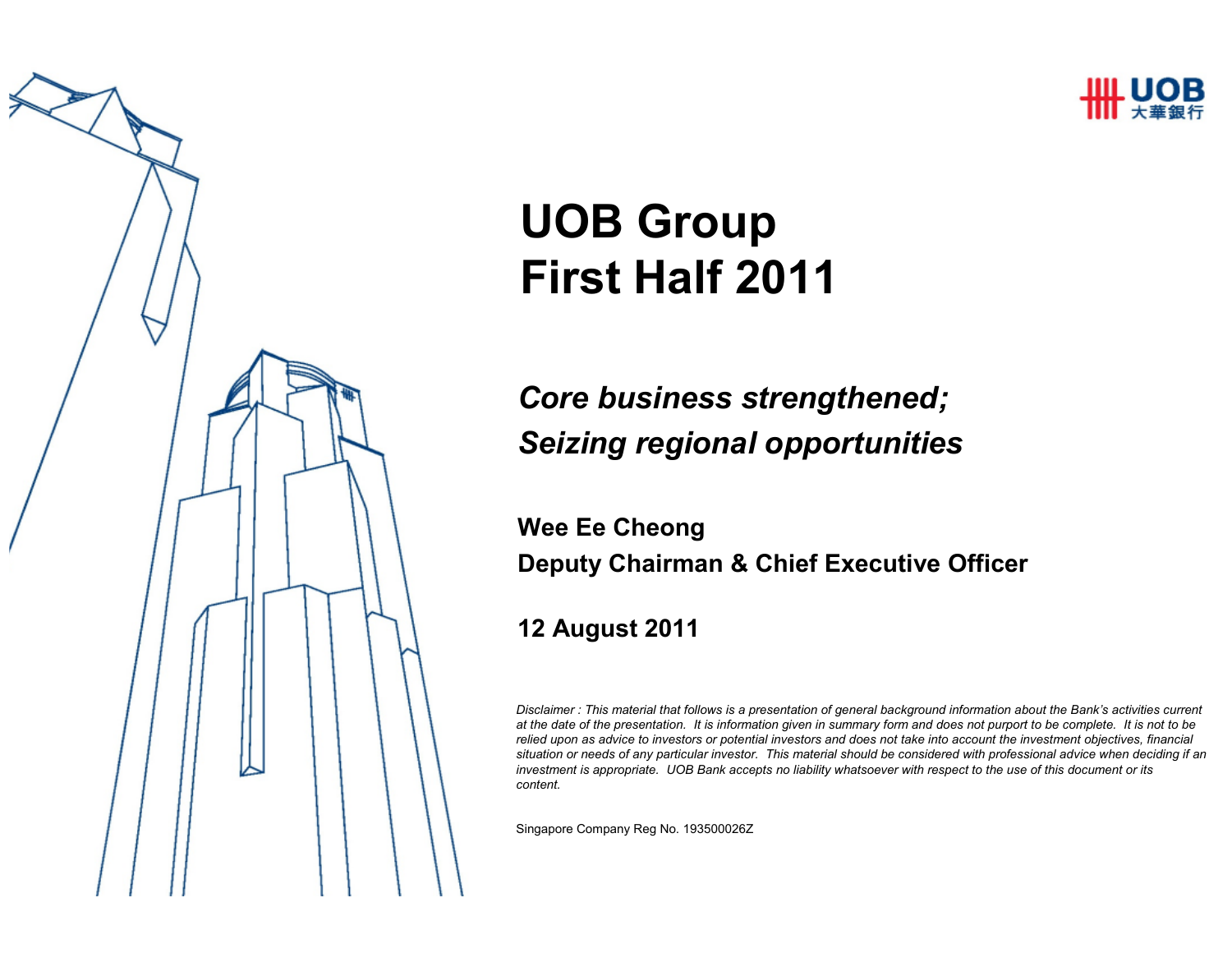

#### Macro Perspective

- $\blacksquare$  Expect global volatility and uncertainty to persist. Asia should stay on course, though pace of growth will moderate. Monitoring developments closely
- $\blacksquare$  Banking landscape increasingly complex, with evolving regulations and cross-border coordination
- $\blacksquare$ Increasing emphasis on funding, capital and cost efficiency
- $\blacksquare$  UOB staying focused on fundamentals amidst volatility and complexity
	- $\overline{\phantom{a}}$  Building long-term customer franchise, balancing growth and stability
	- **Preserving balance sheet strength to support customers and ride** out credit cycles
- $\mathbf{r}$  UOB well-placed, with strong capital position and deposit-funded franchise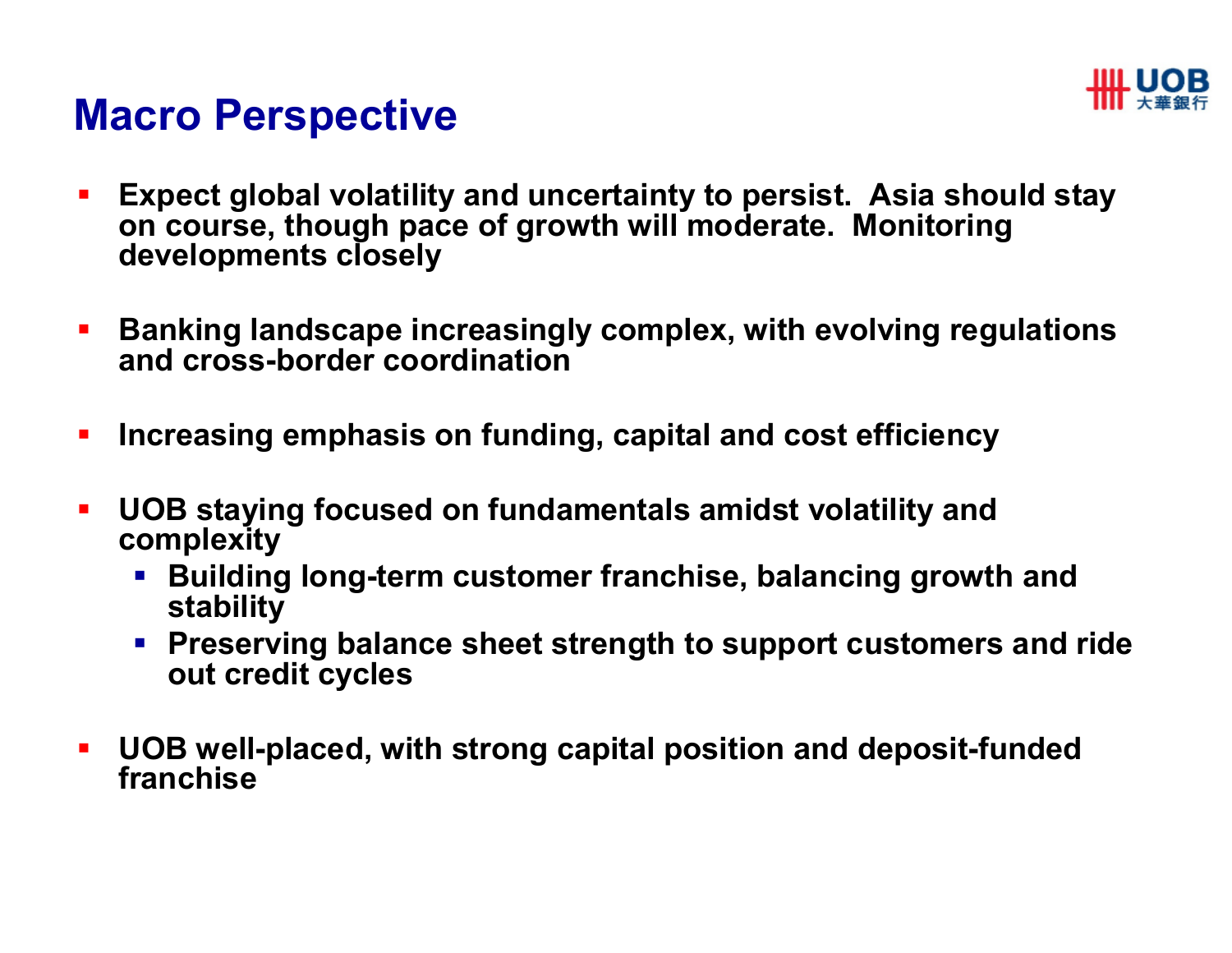### 1H 2011 Results – Key Takeaways



- $\overline{\phantom{a}}$  Core business performed well. Strong growth in loans, net interest income and fees
- $\blacksquare$  Robust loans growth, mainly in local currencies, in Singapore and the region as overall net interest margins improved
- $\blacksquare$  Sustained growth in fee and commission income from higher loan volumes and increased cross-selling
- $\blacksquare$ Manageable higher costs from operating in buoyant Asian economies
- $\blacksquare$  Stronger balance sheet from shifting asset mix into Asian credit and more liquid assets. Confident of meeting MAS new capital requirements
- $\blacksquare$  Funding capabilities intact. Increased customer deposits, reduced reliance on interbank funding and diversified funding base by tapping capital markets
- $\blacksquare$  Good progress in building integrated regional platform, with greater crossborder business flows, deeper customer relationships and more operational efficiency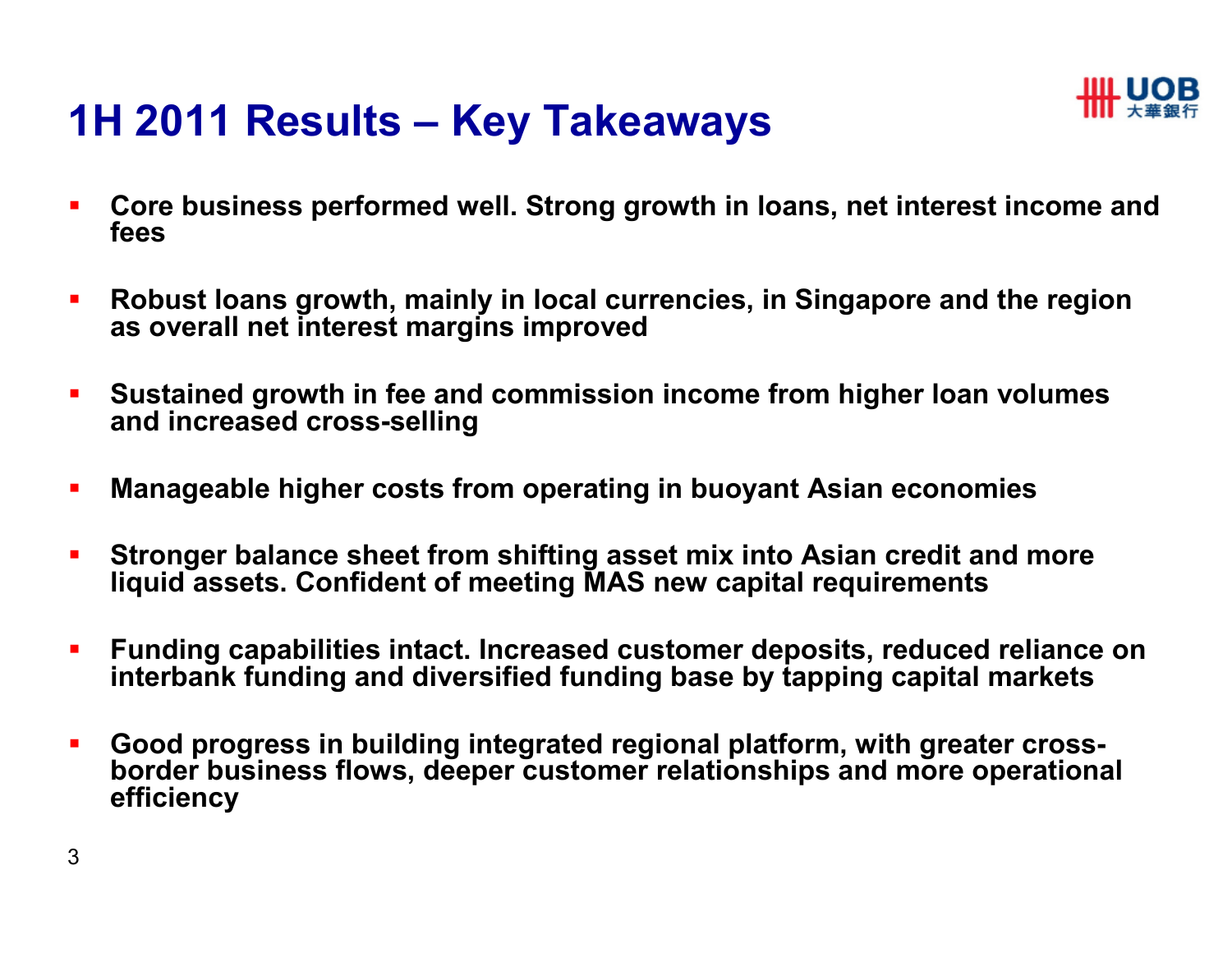### Delivering Our Regional Strategy – Recap



Integrated Regional Banking Platform for Seamless Customer Experience

| <b>Realising the full</b><br>potential of our<br>regional platform                                                                                      | <b>Serving the</b><br>expanding regional<br>needs of<br>corporates                                                                             | <b>Tapping rising</b><br><b>Asian consumer</b><br>affluence                                                                             |
|---------------------------------------------------------------------------------------------------------------------------------------------------------|------------------------------------------------------------------------------------------------------------------------------------------------|-----------------------------------------------------------------------------------------------------------------------------------------|
| <b>Create win-win</b><br>٠<br>experience for customers<br>and UOB by investing in<br><b>People</b><br>٠<br><b>Product</b><br>п.<br><b>Process</b><br>л. | <b>Deepen customer</b><br>relationships on the<br>ground through regional<br>network<br>More cross-country,<br>cross-product<br>collaborations | <b>Expanding wealth</b><br>management capabilities<br>and network<br><b>Focusing on mass</b><br>affluent and high net<br>worth segments |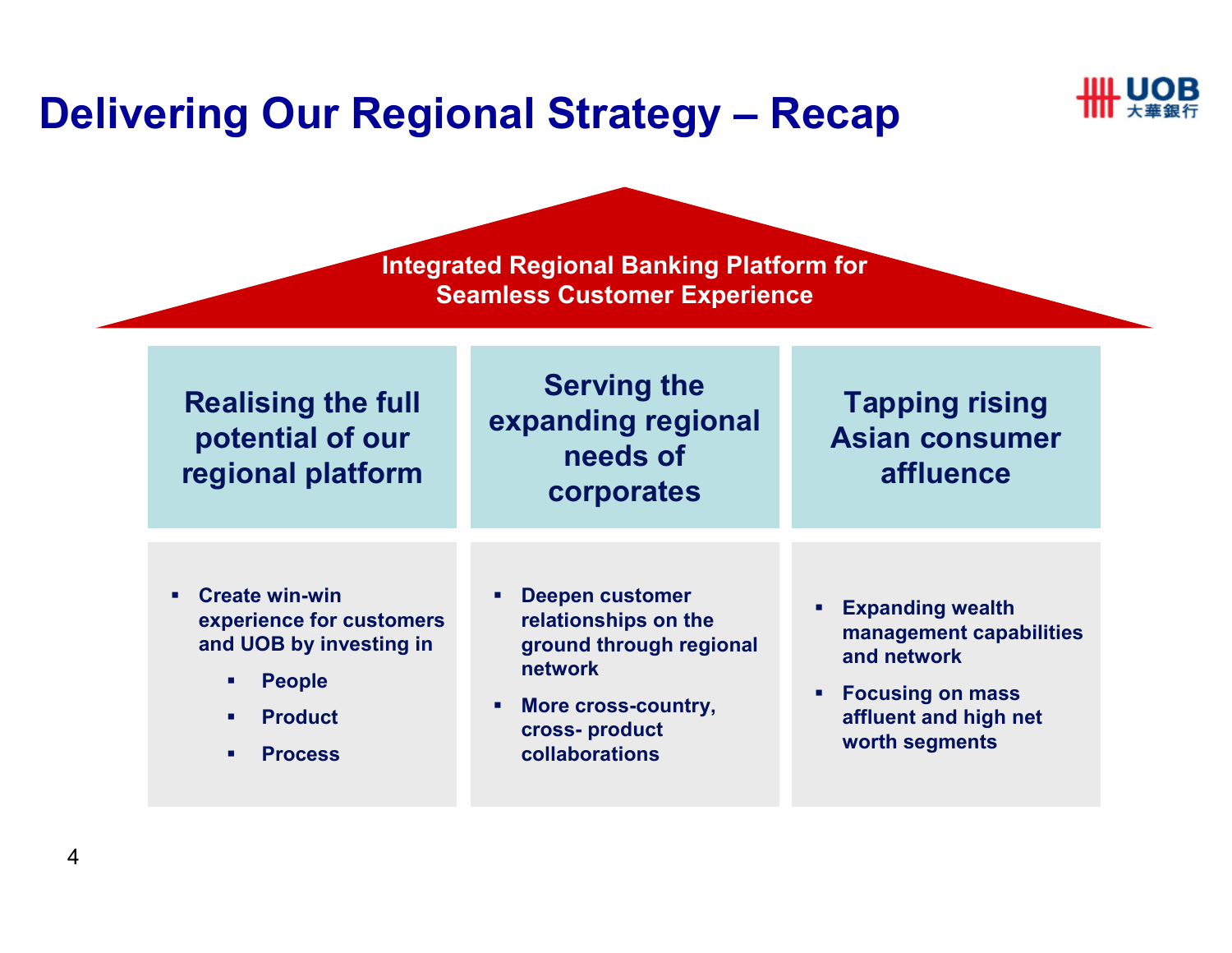

## Strengthening Our Regional Platform

- $\blacksquare$  Continued investment in people, products and processes
- $\blacksquare$  Increased headcount by around 1,000 year-to-date to support regional expansion
- $\blacksquare$  Extended bancassurance reach to Malaysia with Prudential partnership
- $\blacksquare$  Developing centres of excellence and off-shoring back-office processes to enhance productivity and operational efficiency



#### Enabled by Technology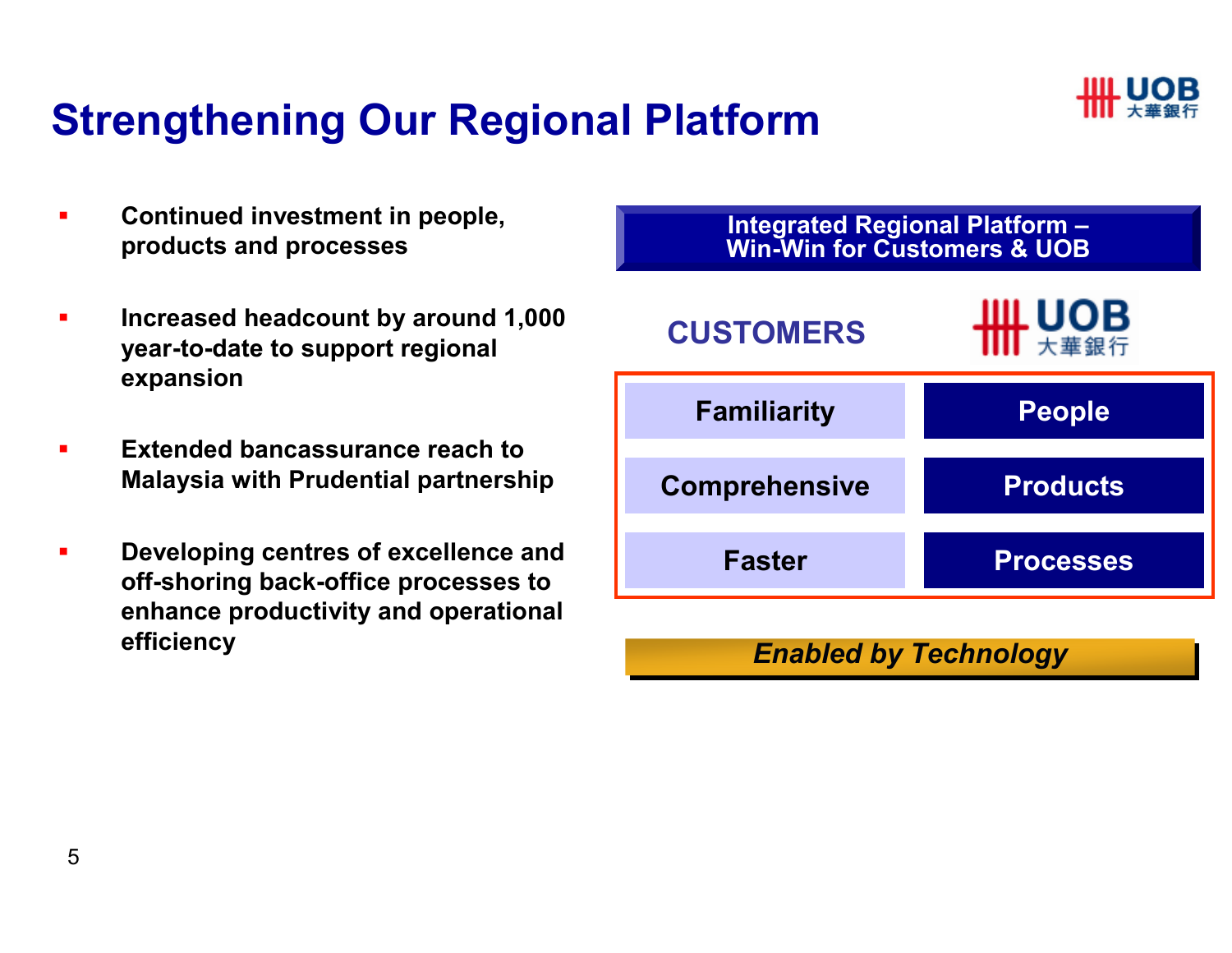## Extending Our Regional Corporate Banking Franchise

- $\blacksquare$  Leveraging regional network to strengthen customer relationships and to offer comprehensive cross-border solutions
- $\blacksquare$  Growth in overseas wholesale loans and fees outpaced that of the Group
- $\blacksquare$  On track to achieve overseas wholesale profit contribution target by 2015

#### 35%40%**YTD/YOY Growth** YTD/YOY Growth 30%25% 17% 20%14%10%0%

Loans **Fees** UOB GroupOverseas Wholesale

Overseas Wholesale Growth Progress

Growing Overseas Wholesale Profit Contribution





2015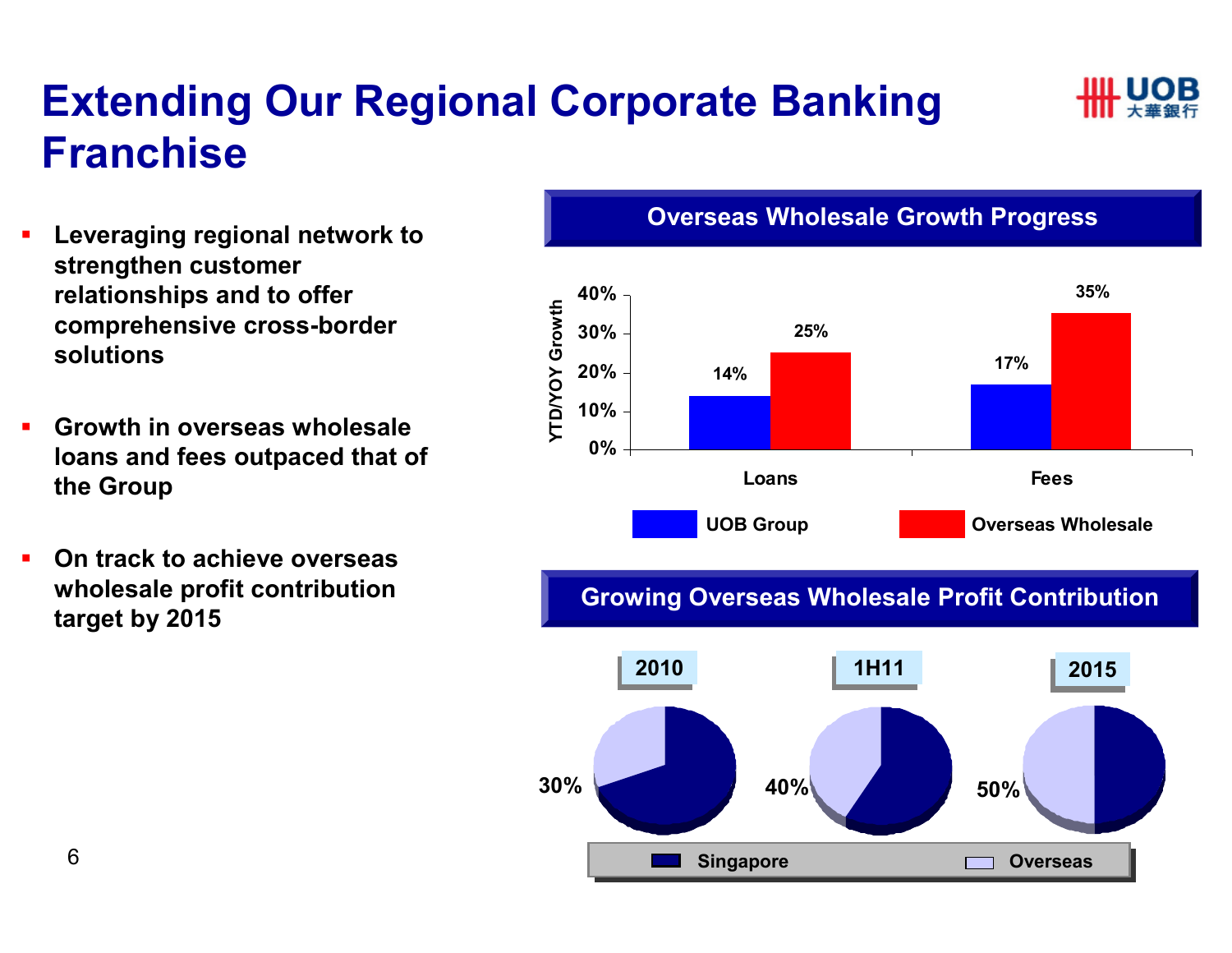# Tapping Rising Asian Consumer Affluence



- ▉ Wealth management covers entire spectrum
	- **Reduced Strutch Financisc Financisc Financisc Properties Constance Constance Constance Constance Constance Constance Constance Constance Constance Constance Constance Constance Constance Constance Constance Constance Cons** п
	- $\mathbf{r}$ Mass Affluent
	- $\blacksquare$ High Net Worth
- ▉ Launched Privilege Reserve to penetrate further the high networth segment
- $\blacksquare$  On track to achieve various wealth management growth